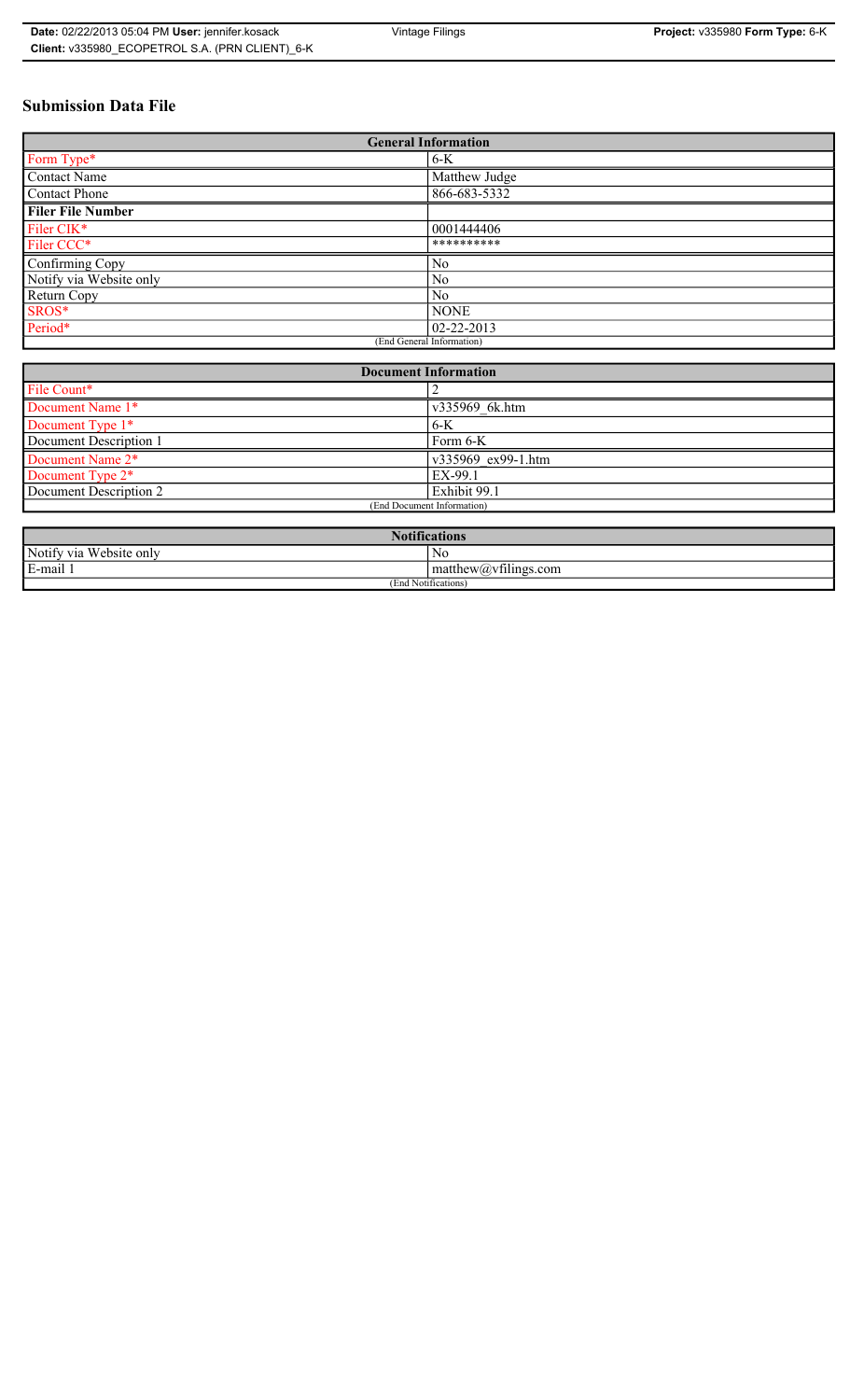### **SECURITIES AND EXCHANGE COMMISSION Washington, D.C. 20549**

#### **FORM 6-K REPORT OF FOREIGN PRIVATE ISSUER PURSUANT TO RULE 13a-16 OR 15d-16 OF THE SECURITIES EXCHANGE ACT OF 1934**

February, 2013

Commission File Number: 333-153452

**ECOPETROL S.A.**

*(Exact name of registrant as specified in its Charter)*

Carrera 7 No. 37 – 69 BOGOTA – COLOMBIA

*(Address of registrant's principal executive offices)*

Indicate by check mark whether the registrant files or will file annual reports under cover Form 20-F or Form 40-F.

Form 20-F  $\boxtimes$  Form 40-F  $\Box$ 

Indicate by check mark if the registrant is submitting the Form 6-K in paper as permitted by Regulation S-T Rule 101(b)(1):

 $Yes$   $\Box$   $No$   $X$ 

Indicate by check mark if the registrant is submitting the Form 6-K in paper as permitted by Regulation S-T Rule 101(b)(7):

 $Yes$   $\Box$   $No$   $X$ 

Indicate by check mark whether by furnishing the information contained in this Form, the registrant is also thereby furnishing the information to the Commission pursuant to Rule 12g3-2(b) under the Securities Exchange Act of 1934.

 $Yes$   $\square$ 

If "Yes" is marked, indicate below the file number assigned to the registrant in connection with Rule 12g3-2(b): 82- N/A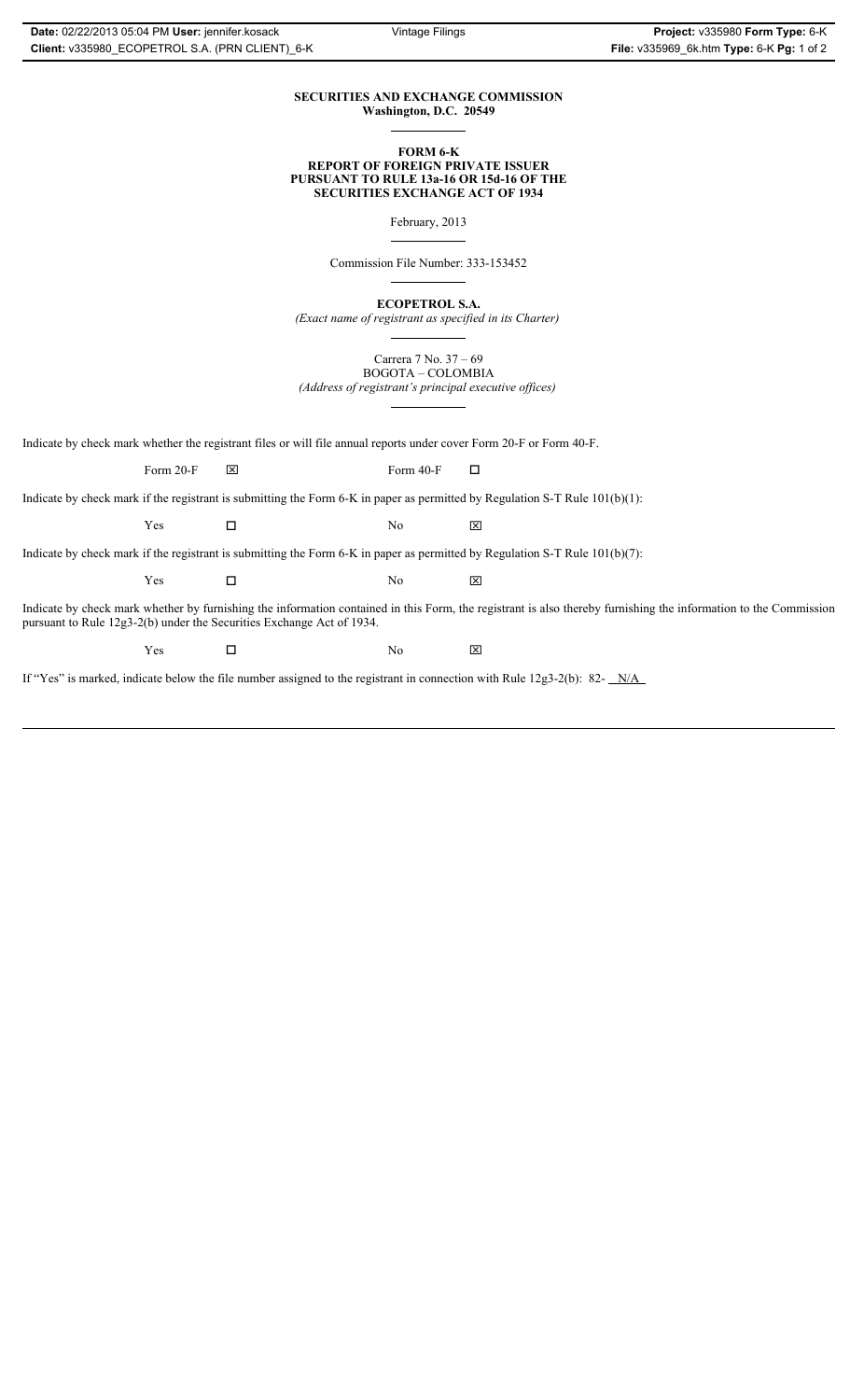## SIGNATURE

Pursuant to the requirements of the Securities Exchange Act of 1934, the Registrant has duly caused this report to be signed on its behalf by the undersigned, thereto duly authorized.

Date: February 22, 2013

Ecopetrol S.A.

By: /s/ Adriana M. Echeverri

Name: Adriana M. Echeverri Title: Chief Financial Officer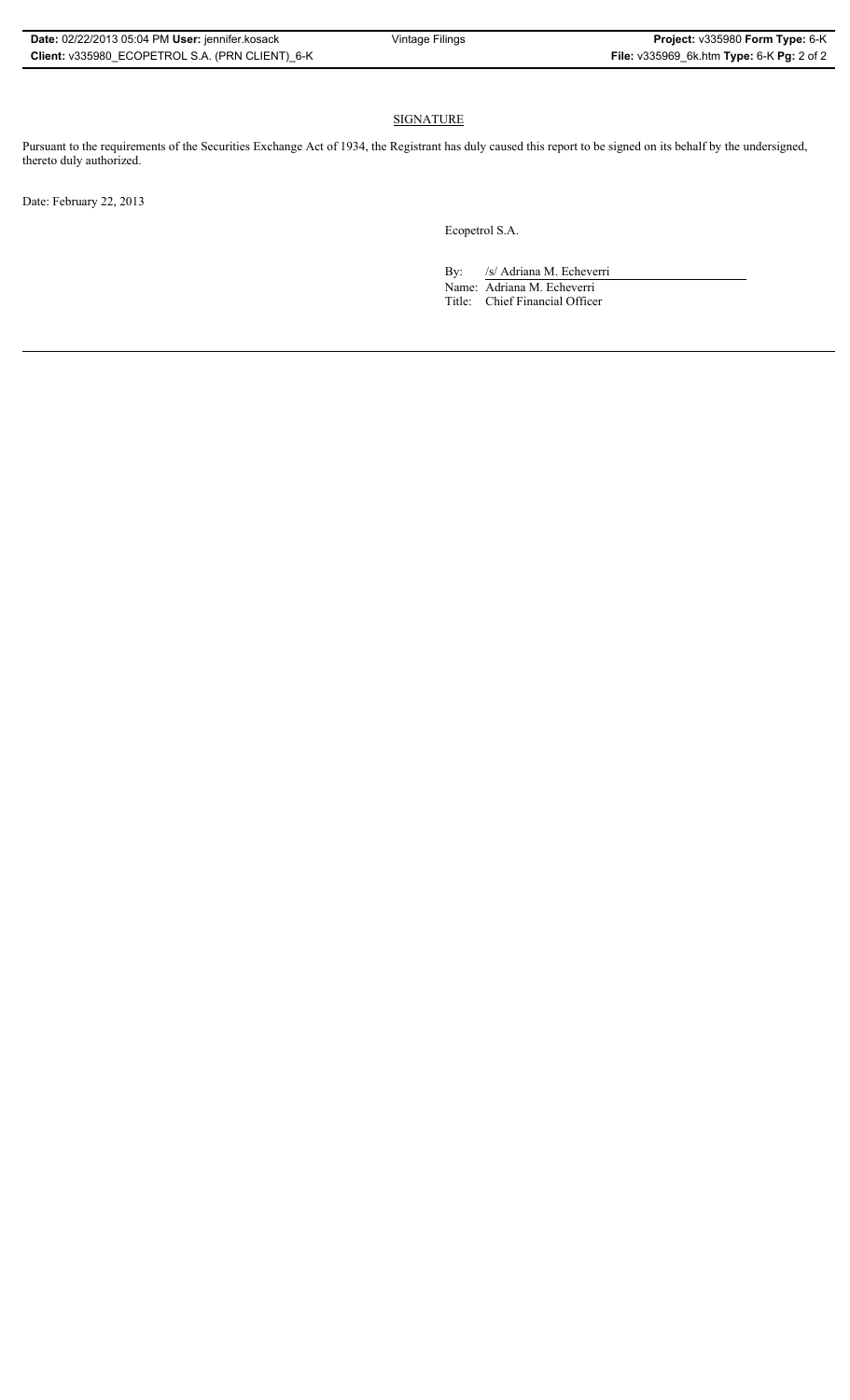### **ECOPETROL ADOPTS MEASURES TO GUARANTEE THE ADEQUATE REPRESENTATION OF SHAREHOLDERS AT THE 2013 GENERAL SHAREHOLDERS' MEETING**

In accordance with Resolution 116 of 2002, the Board of Directors of Ecopetrol S.A. (NYSE: EC; BVC: ECOPETROL; TSX: ECP) ("Ecopetrol" or the "Company") approved the following measures to guarantee the adequate representation of its shareholders at the 2013 General Shareholders' Meeting to be held on March 21, 2013 (the "Meeting"):

- 1. Ordered the Company's management to inform shareholders of their right to be represented at the Meeting through a proxy and the legal requirements that those proxies must satisfy.
- 2. Instructed the Company's employees to participate in reviewing shareholder proxies and not to accept proxies that do not comply with the requirements established by Colombian law.
- 3. Instructed the Company's management to inform the Company's managers and employees that they may not recommend to shareholders that they vote in any given way about any specific item.
- 4. Instructed the Company's management to inform the Company's managers and employees that they may not suggest, coordinate or agree with shareholders on the submission of shareholder proposals during the General Shareholders' Meeting.
- 5. Instructed the Company's management to inform the Company's managers and employees that they may not suggest, coordinate or agree with shareholders voting in favor or against any given shareholder proposal presented at the General Shareholders' Meeting.
- 6. Instructed the Company's management to inform Shareholders that they cannot grant proxies to persons who are directly or indirectly part of the company's management.
- 7. Instructed the Company's managers to adopt all measures necessary to ensure that the Company's employees act neutrally when interacting with shareholders.
- 8. Appointed the Secretary General of Ecopetrol as the person responsible for verifying adequate compliance with these measures.
- 9. Appointed the Legal Vice-Presidency as the internal division responsible for reviewing shareholders' proxies.

The measures listed above (adopted by the Board of Directors of Ecopetrol in order to ensure compliance with Resolution 116 of 2002) were made public to the general market by the Chairman of the Board of Directors (acting through the Superintendent for Issuers) prior to the Meeting.

### **Bogota D.C., February 22, 2013**